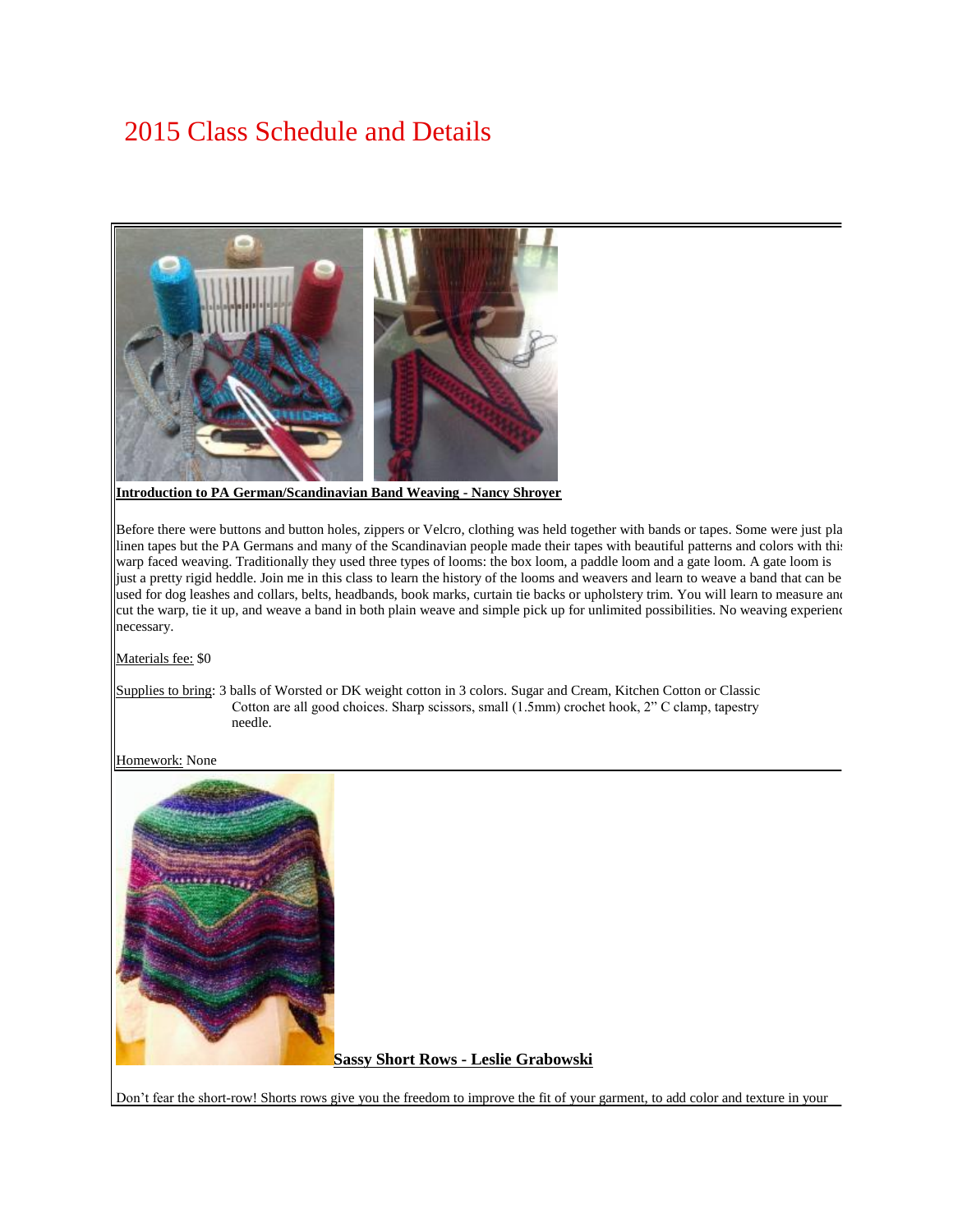knitting and to change the shaping in a project. Having this technique in your repertoire of knitting skills can enhance your finished piece and allow you to knit many of the current patterns in publication.Sassy Short Rows! Students will learn the traditional wrap and turn, the Japanese Wrap and Turn, the German Wrap and Turn, as well as using a yarn over for short row shaping. Students will examine knitted samples where short rows were used and discuss the benefit of using one method over another. Students will practice each method in class and leave with labelled samples to reference for future knitting projects.

Students will be provided with a free pattern for the shawl pictured here. Bring 400 yards of Aran weight Noro or Noro-type yarn and get started on this gorgeous short row project right after class!

Skill level: Advanced Beginner. Students should be comfortable with Stockinette stitch and have a good idea of basic knitting terminology,

Supplies students need to bring: 2-3 skeins of smooth, DK or worsted weight yarn, preferably wool. Knitting needles in size needed to get gauge with selected yarns. Basic knitting notions (markers, tapestry needle, etc.), including locking stitch markers or coil-less safety pins.

Homework: Cast on 20 stitches, using light-colored worsted weight yarn. Knit two inches and put all stitches on a holder, not breaking yarn. Repeat four more times, so that you bring to class five knitted pieces ready to be worked. You will use these to practice short-row techniques. You can divide one skein into fifths, as you will not need an entire skein for each practice piece. Don't forget to bring the needles you worked these pieces on!



**Design Your Own Triangular Shawl - Kim Garnett**

Are you ready to leave behind the pattern and make your own perfect shawl! There are endless ways to customize a basic triangle shawl. In this workshop will cover how to start a top down triangular shawl and the math necessary to design a shawl using several simple knit/purl texture patterns, and explore how these techniques are also used to make a shawl with an allover lace pattern. Students will learn how to start a shawl using the garter-stitch tab and how to design and chart their own shawl.

Skills Level: Advanced beginner or intermediate.

 Ability to cast on, knit, purl, yarn over, pick up stitches, increase and decrease. Some experience reading charts will be helpful.

Supplies students need to bring: 400 yards of fingering weight yarn and the needles you need to knit a slightly loose, drapey fabric. I usually prefer a US 6.

Homework: If you have a chance, just peruse stitch dictionaries and patterns to get a feel for all the possibilities.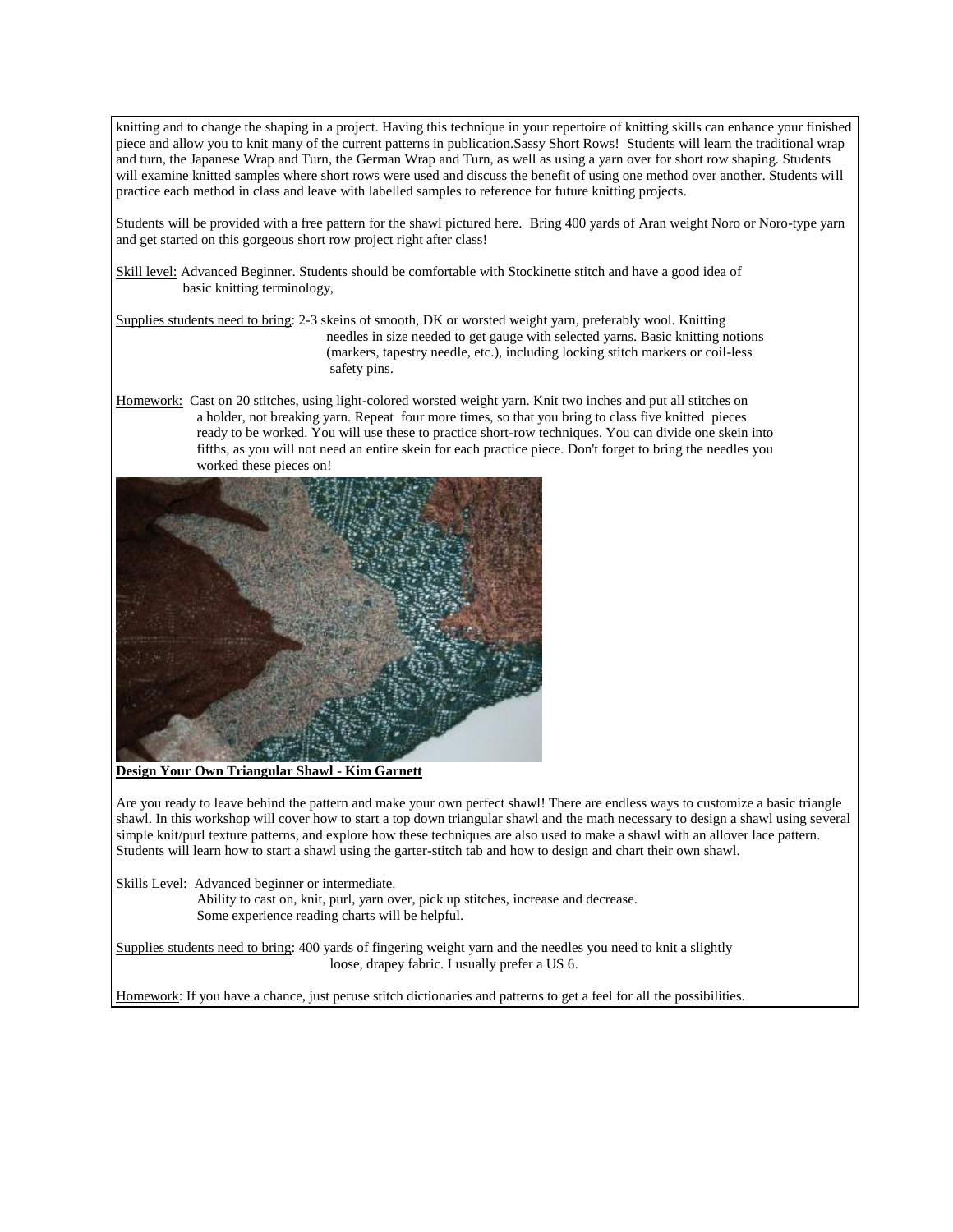

**Design Your Own Fair Isle Cowl or Hat - Tanis Gray**

Learn basic Fair Isle knitting techniques (even if you're experienced, you'll pick a few tips and tricks) including knitting with both strands in the right hand, both in the left, combo knitting, wrapping techniques, a brief history of Fair Isle knitting and basic color theory. Students will design their own hat or cowl chart and we'll begin knitting our masterpieces in class together.

Skill level of students: Must have basic knitting knowledge, including experience with knitting in the round. Previous Fair Isle knitting experience not required.

Homework: Come to class knowing whether you wish to design a hat or cowl, have yarn wound and be ready to knit!

Supplies students need to bring: 2 highly contrasting colors of worsted weight yarn and size US 8 16" circular knitting needles, 2 sheets of graph paper, pencil, colored pencils, eraser.



**E Pluribus Unum Cowl - Tanis Gray**

Together, we'll knit the E Pluribus Unum Cowl from the Capitol Knits book. I'll cover how to read and get comfortable with lace charts, creating knitted-in picot hems throughout one project, lace knitting and blocking techniques.

Skill level of students: Must have basic knitting knowledge, including experience with knitting in the round. Previous lace or chart reading experience not required.

Homework: None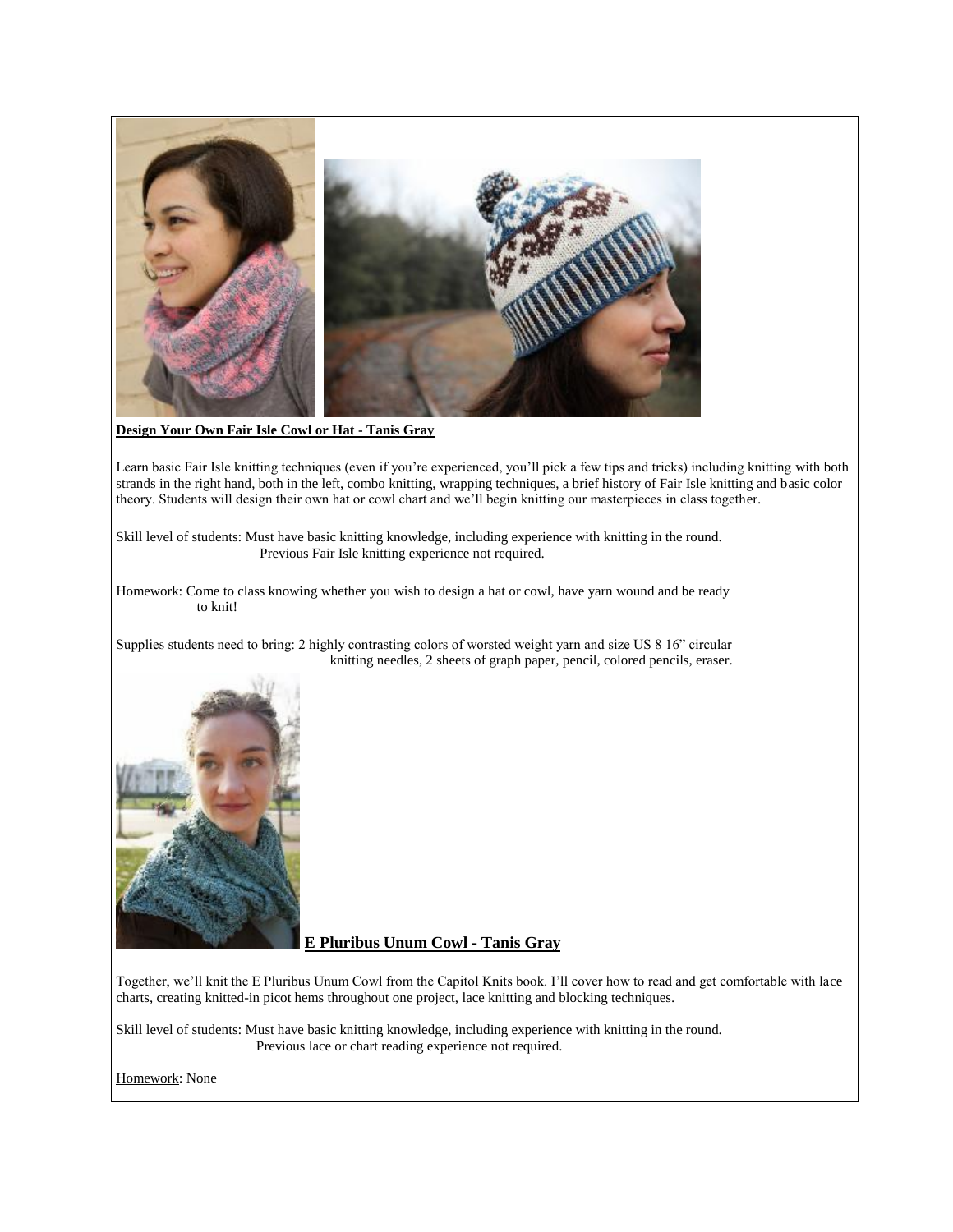

Here's a chance for you to explore the beauty of Gansey Knitting. Working with only knits and purls, this traditional technique offers endless opportunities for personal expression within a traditional "standard". We will discuss the history, the famous gusset that separates Ganseys from other "jerseys", and the Channel Island cast on. You will have a chance to knit a Gansey sampler and, who knows, maybe even create a pattern or two of your own!

Homework: None

Supplies students need to bring: Worsted weight yarn in a light color with appropriate needles for 5 sts to an inch.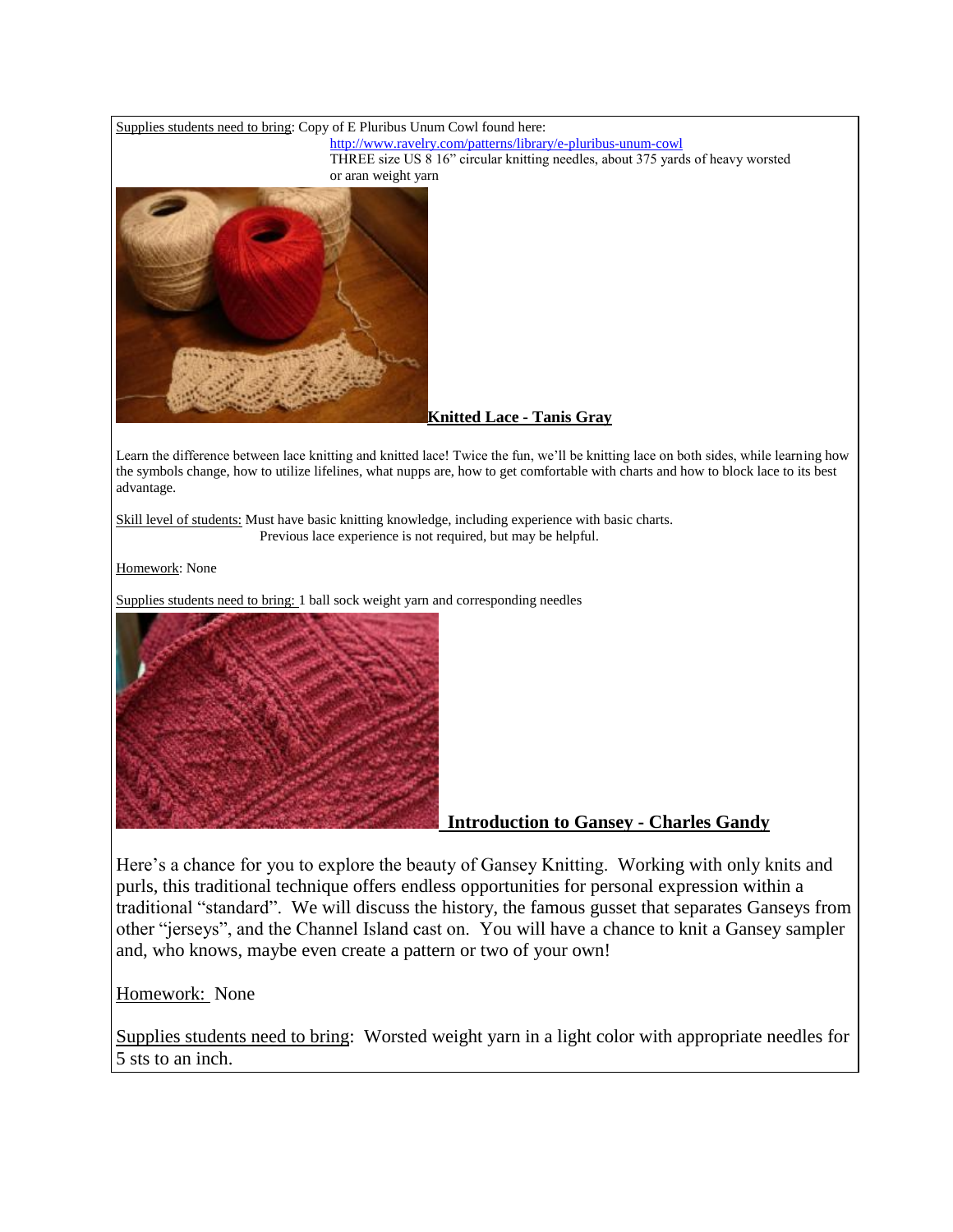

# **Introduction to Arans - Charles Gandy**

The traditions of Aran sweaters, those neutral so-called famous "fisherman's" sweaters from Ireland, are filled with myths and mysteries. We will learn the truth about these highly decorative garments. We will review the basics styles of traditional sweaters, knit a sampler with simple and complicated cables, bobbles, twists and textured stitches, and discuss designing your own individual garment. So get your cable needles out and come learn about Arans.

Homework: None

Supplies students need to bring: Worsted weight yarn in light color with appropriate needles for 5 sts to an inch.



# **Think Outside the Sock - Charles Gandy**

If you enjoy knitting socks – one pair or many – and have thought about how you can make them more creative and exciting, then this is the workshop for you! After a quick lesson in "thinking outside the sock", and a hands-on design charrette, (A charrette (pronounced [shuh-ret]) is an intense period of design or planning activity. ) we will explore samples that you can apply to your own individualized "embellished" sock. This fun-filled workshop will challenge your creativity while adding personality to your work...so get your needles ready, your creative juices flowing and let's embellish!!!!

#### Homework: None

Supplies students need to bring: Worsted weight yarn in light color as main color and bits and pieces of novelty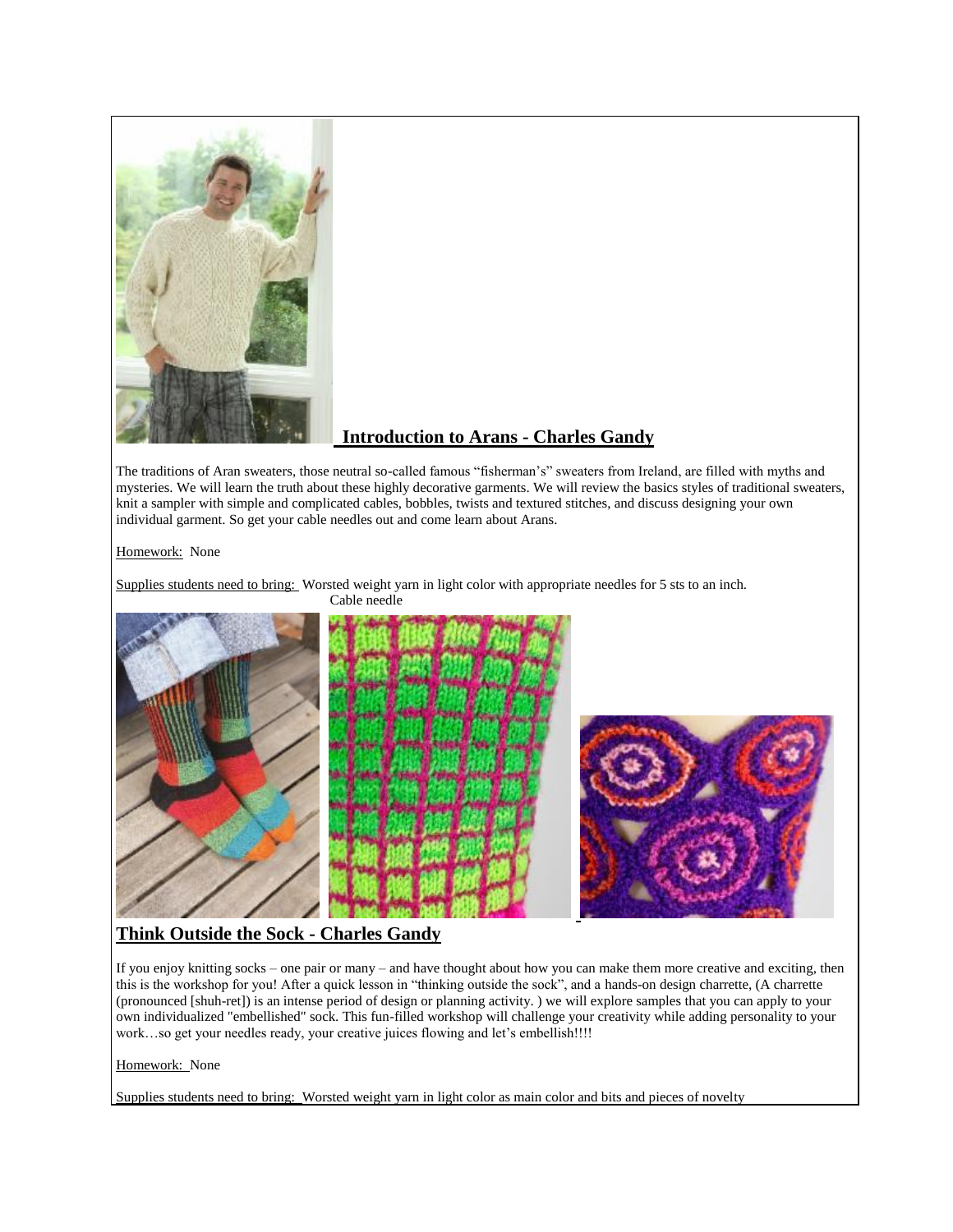

## **Alter Patterns to Fit - Debra Lee**

Many sweater patterns are sized to a set of standard measurements. In reality, our figures are far from standard. In this workshop, you will learn how and where to shorten, lengthen, adjust ease and shape parts of a sweater for a flattering fit using a schematic of your figure's measurements.

Skill level: Students should have completed of at least one adult sweater and optionally, completion of Figure-Flattering Sweaters workshop.

Supplies students need to bring: Come to class wearing fitted clothing - a tank top is perfect - so that accurate measurements can be taken. Bring a 1/2" or 1" belt that fits around your waist, a writing pencil for note taking, a calculator and a flexible tape measure





### **Incredible Knitted Cords - Debra Lee**

A knitted cord conjures up Elizabeth Zimmermann's freestanding "idiot or I-cord." While making a freestanding cord that is later sewn onto knitted fabric is fun and easy, learn ways to make a cord as you knit your garment or accessory and get tips on making cords using yarns of the same or contrasting color by making a sample in class.

Skill level: .

Supplies students need to bring: Come to class with your homework swatch on the needle. Smooth, solid color yarn in several contrasting colors